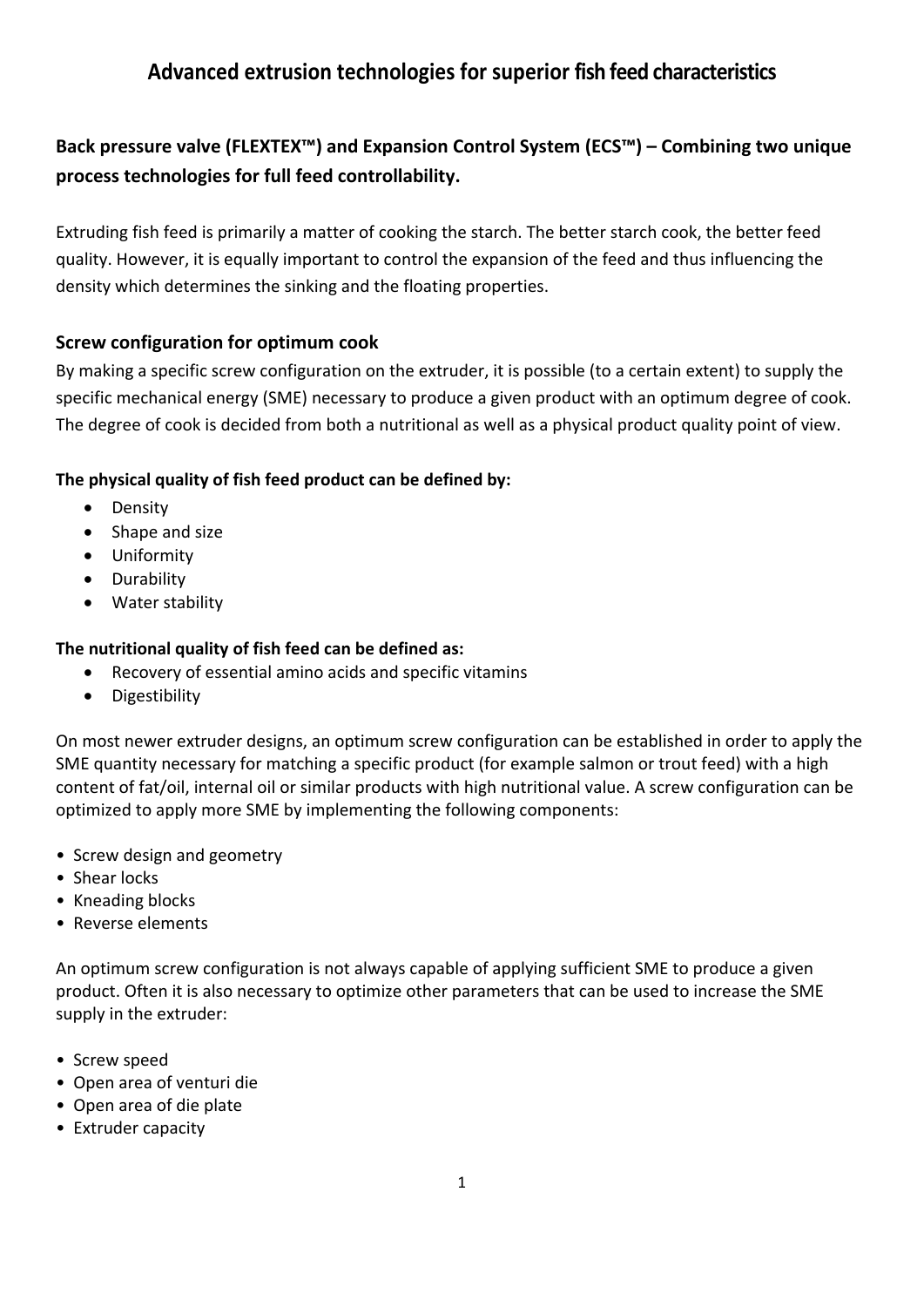

ANDRITZ extruder EX1021. Capacity: 2-12 tph



ANDRITZ extruder EX1250. Capacity: 10-12 tph

### *The ANDRITZ FLEXTEX system* **– reduced downtime and optimum production flexibility**

Changes in screw configuration and other measures that contribute with either higher or lower SME values are all operations that usually result in down time and increased production costs. These changeover procedures can easily take up to 0.5 - 2 hours to adapt. Therefore, technological advances focusing on both cost savings in the form of reduced down time as well as optimal flexibility in terms of capacity and quality are in high demand by the aquaculture industry.

#### **The FLEXTEX working principle**

The FLEXTEX system is able to continuously control the SME applied in the extruder during operation without changing the extruder configuration or other parameters. By changing only this one parameter, it will have the following advantages in the production of fish feed: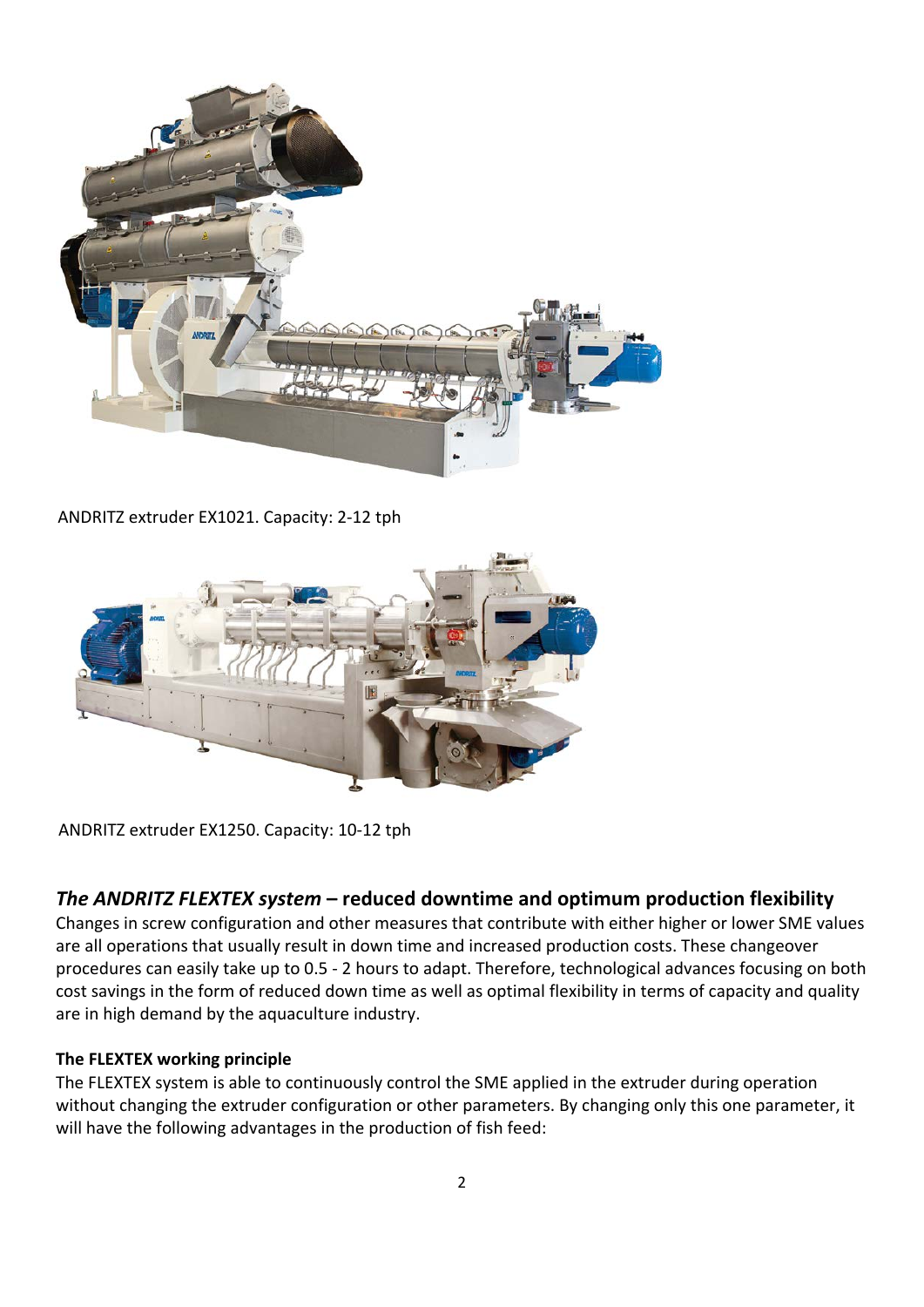• The starch cook (up to 100%) is completely controlled during operation

• The bulk density of the product can be reduced by up to 30% and can be controlled with an accuracy of  $\pm 5$  g/l (0.3 lbs/ft<sup>3</sup>)

• Higher addition of oil and less starch in the formula without significant influence to bulk density and product quality

The system adjusts the opening area in the venturi die plate, which is placed between the last screw and the die plate in the extruder. The venturi die is used in many extruders in a stationary design to decrease or increase the kneading zone in the extruder in order to control the SME applied. This is done by adjusting the size of the hole and thus the opening area and the pressure against it. Smaller holes increase the pressure and thus more energy consumption from the main motor. With the FLEXTEX system the opening area of the venturi die can typically be adjusted from 3000 mm<sup>2</sup> to 100 mm<sup>2</sup> (4.65 to 0.15 in<sup>2</sup>) depending on throughput.

With the FLEXTEX system, the extruder operator can determine how much specific mechanical energy (SME) the product needs. From a control system, for example a separate control or alternatively a control integrated in the extruder control, the operator can make a set-point for example kW/ton (HP/ton) dry matter. By means of a hydraulically controlled piston, the FLEXTEX system automatically adjusts in relation to the set-point by decreasing or increasing restriction of the venturi die by moving a piston.



FLEXTEX in neutral position – no additional SME applied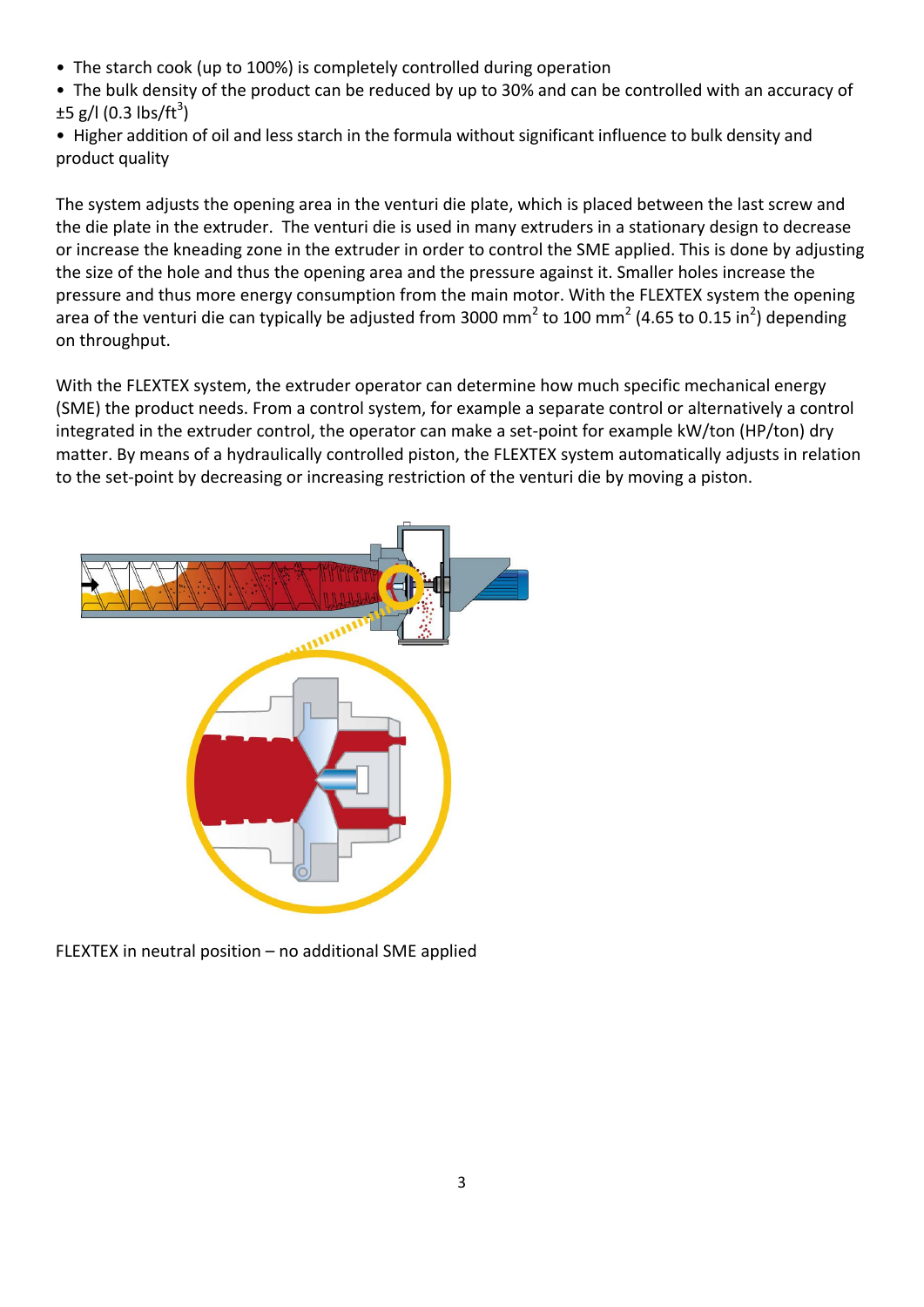

FLEXTEX in closed position – additional SME applied

#### **The mechanical design**

The FLEXTEX system consists of 3 parts:

- 1. The PLC control system
- 2. The venturi die and the piston system
- 3. The hydraulic station

The FLEXTEX system is designed with focus on simplicity and consists of a few components. However, the critical part of the system is the piston which, besides from being used as a restriction for the meal flow, also distributes the meal to the die plate. When restricting the meal flow, it is essential that this takes place synchronically in order not to hinder the flow ability. Changes in the meal flow will influence the visual quality of the product due to an uneven pressure at the die plate. The piston in the FLEXTEX system is moved axially and at the same time it is conical, so that the meal flow is not negatively influenced.



Extruder with FLEXTEX installed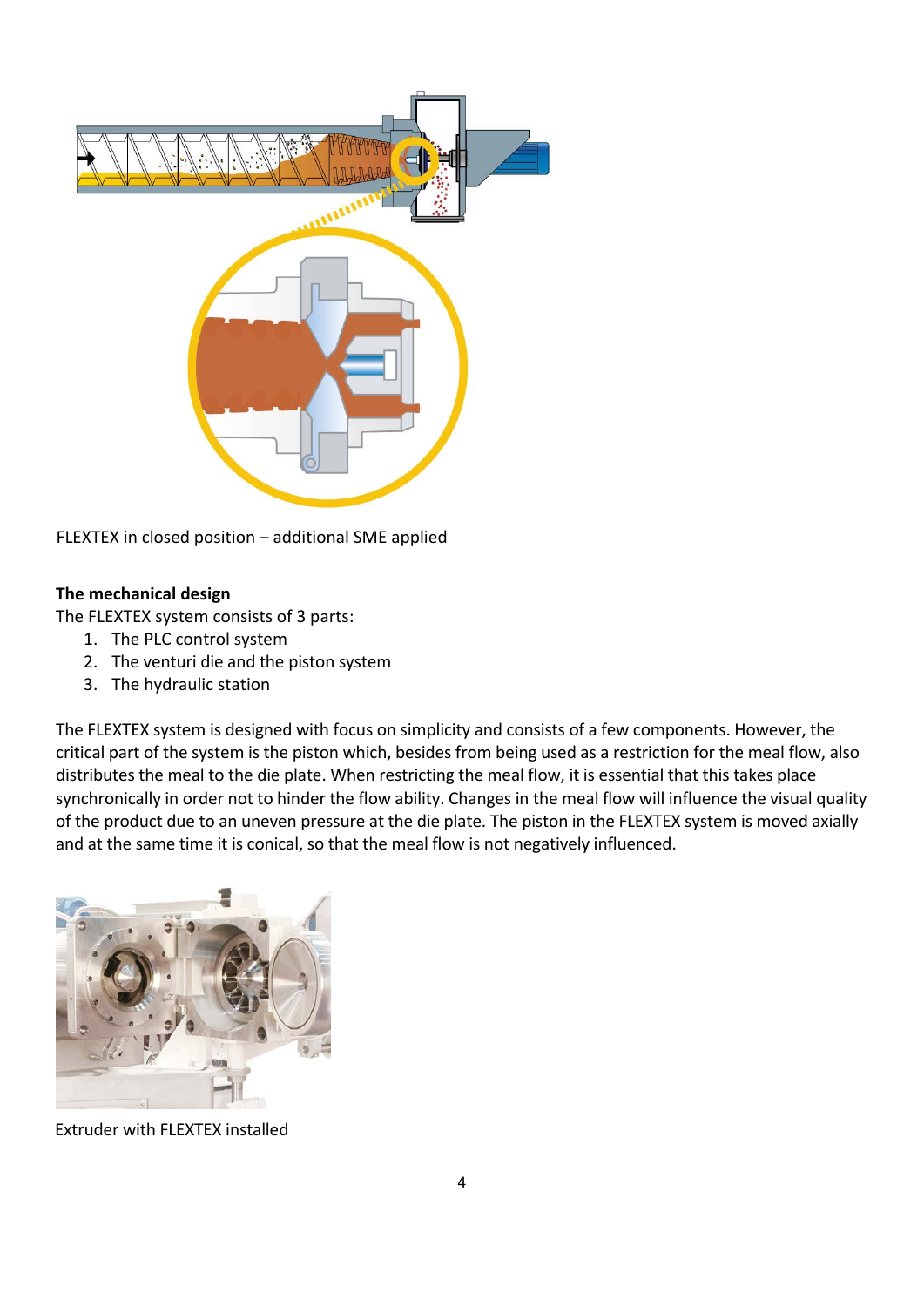## *The ANDRITZ Expansion Control System (ECS) – for increased bulk density*

To be able to control the bulk density of products in a wide range and at the same time obtain an optimum product quality, the ANDRITZ Expansion Control System (ECS) is unique. The ECS concept is based on controlling the expansion in the extruder knife house without influencing the product quality. Thus all desirable parameters can be used in the extruder without regard to expansion. The main focus here is product quality.



#### Extruder with ECS installed

By adding compressed air in the knife house, it is possible to control and adjust the pressure. This is made possible by mounting an airlock under the knife house (see figure below). An increased pressure in the knife house results in a reduction of flash-off and thus an increase of bulk density (less expansion). Higher overpressure, higher density (less expansion).



### FLEXTEX and ECS

## **Documented results from the FLEXTEX and ECS systems**

The FLEXTEX and the ECS systems can be installed individually or as a combined concept. This is simply a question of each producer's requirements for their production. Documented tests supported by experience from systems in full scale operations have shown significant advantages when using the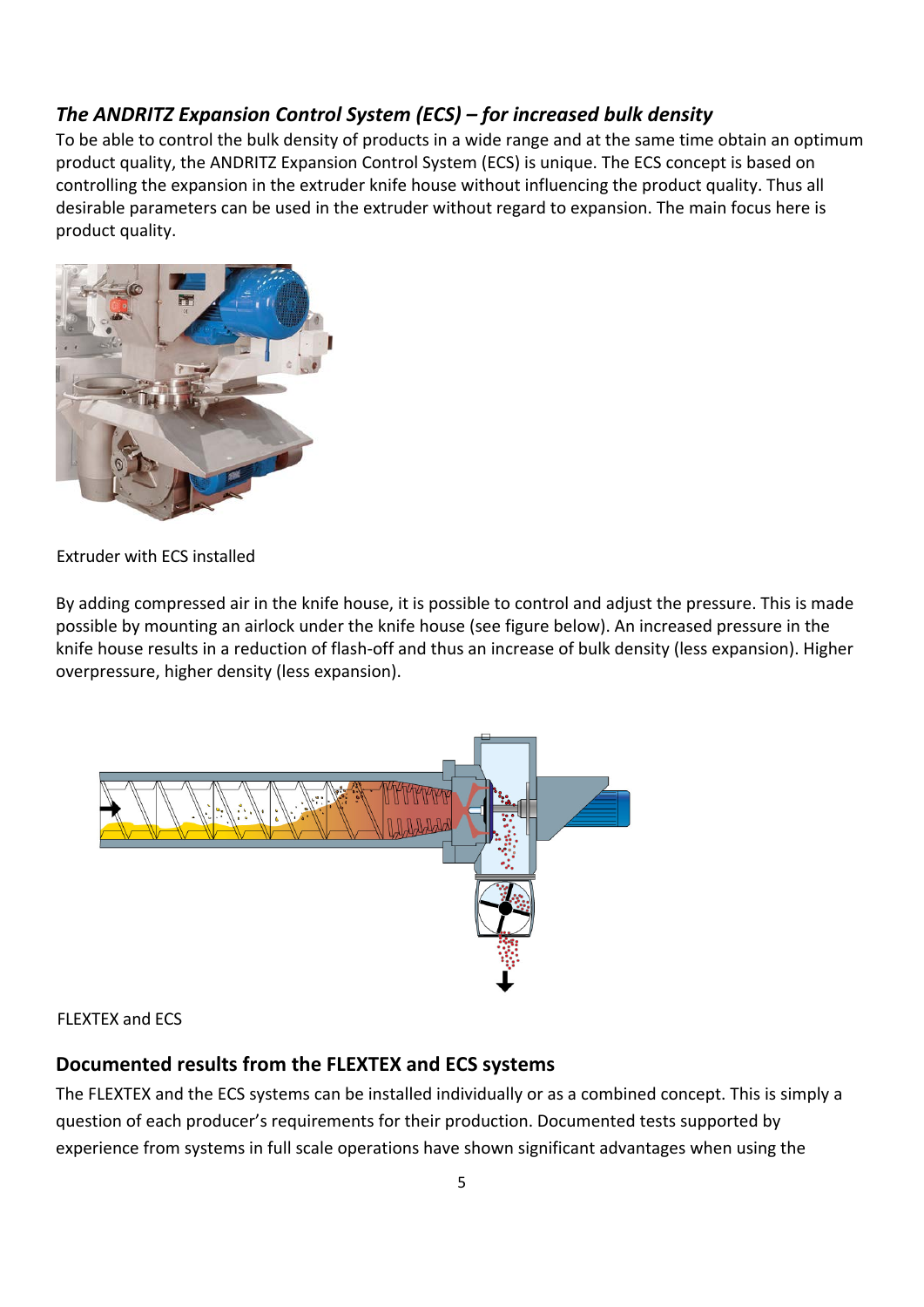ANDRITZ FLEXTEX and ECS system. During a series of tests with a shrimp feed formula (70% protein), below tests were conducted.

#### **Test A: FLEXTEX effect on starch cook**

By increasing the SME in the extrusion process by approximately 12%, the cook rate was increased by 11.8%.



### **Test B: ECS effect on bulk density**

The ECS can increase the bulk density by 25% by adjusting the pressure in the knife house only.



#### **Test C: FLEXTEX effect on water stability**

By increasing the SME it was possible to increase the water stability by additionally 6 hours.